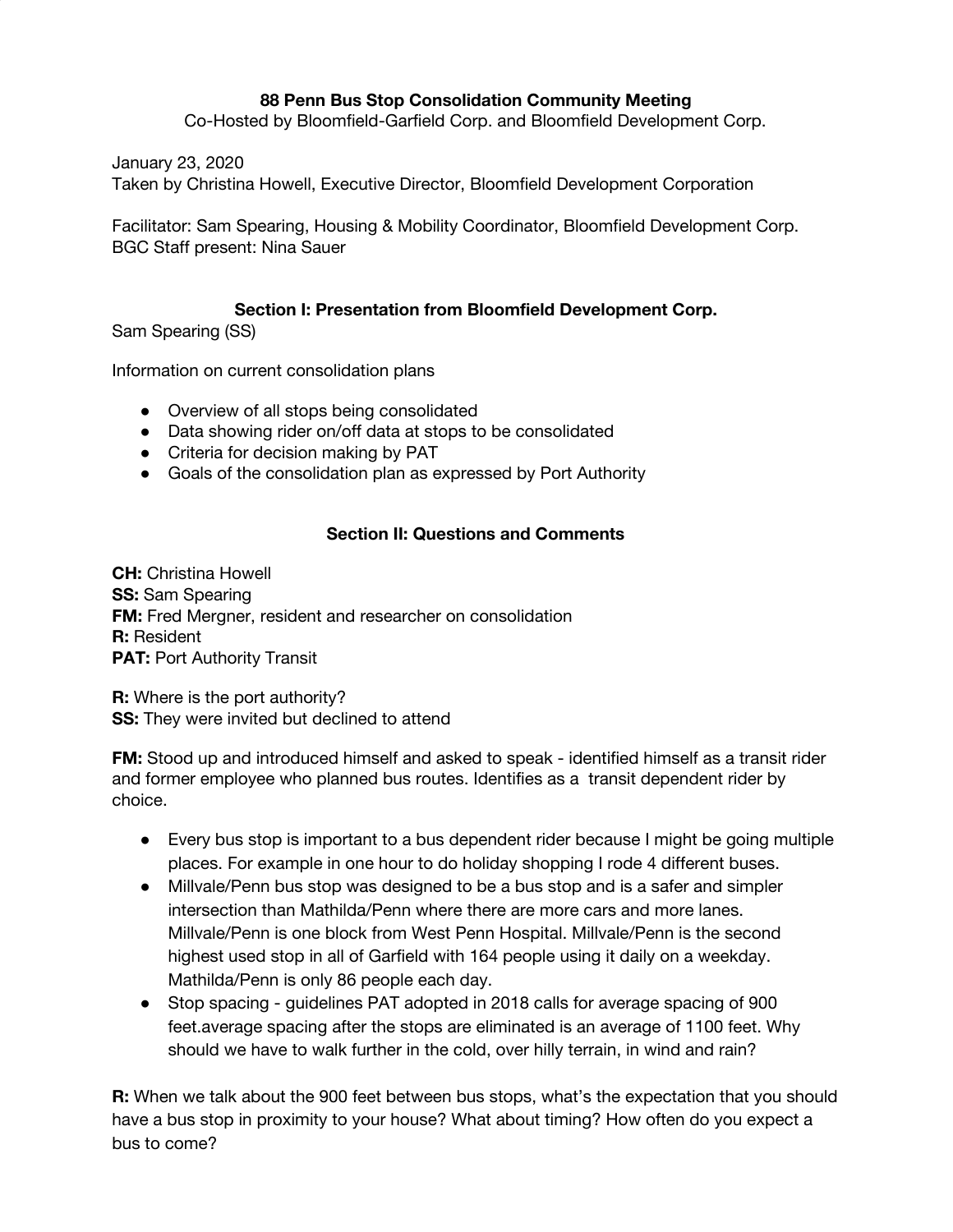**FM:** The answer is relevant to the demand

**R:** (Clarifies) the time you spend walking to the consolidated stop and the time you spend waiting for the bus are similar.

**FM:** True, but for populations who are older or with disabilities, walking further is a huge issue

**R:** How close should bus stops be to the people? It's not door service and too many stops slow it down

**FM:** Origin of most riders isn't going to be right at the bus stop. They have to walk from somewhere to get to that stop.

**R:** How long is route? **SS:** From Fifth & Penn to downtown

**FM:** Stop spacing is inconsistent in this new plan. Atlantic to Aiken that they are keeping is only one block. They're getting rid of several stops that will make spacing 3 blocks between stops.

**R:** Has port authority released what the efficiency gains would be? What are the expectations of what the efficiencies will be?

**SS:** No, they have not provided data on expected efficiencies or data on previously consolidated routes.

**R:** Consolidation affects access to food and jobs. Data points, reasoning and analysis should be crystal clear and presented to the public

**R:** Who are the elected officials in the room?

**CH:** Jennifer Kiley, staff of State Senator Jay Costa and Abby Rae LaCombe, Chief of Staff for Councilwoman Deb Gross. A staff member of Representative Sara Innamorato confirmed she would be attending but hasn't arrived yet.

**FM:** PAT's stated goal is to improve on-time performance of the buses on the route. Goal for on-time performance was 73% system wide on the website. 88 Penn comes through Bakery Square/East Liberty or from downtown it's already delayed at that point by construction or congestion, those are the pressure points. So why are they making Garfield & Bloomfield residents walk further because of congestion in East Liberty?

**FM:** They aren't going to save any boarding time because likely the same amount of people will ride the bus. If we save 1.5 minutes in Garfield with these stops but each person had to walk 3 more minutes to get to the bus stop, then the riders are losing time and are definitely not gaining anything.

**R:** My stop getting cut. Pittsburgh has 160 sunny days a year, the rest are cold, rainy, snowy and icy, putting us at risk of tripping, slipping and falls when we have to go further to get to stops. How do they plan to build up ridership if the stops are more inconvenient? Penn Avenue in East Liberty at rush hour has bumper to bumper traffic, there's no way they're going to improve their performance. I use the Millvale/Penn stop which also is a school bus stop for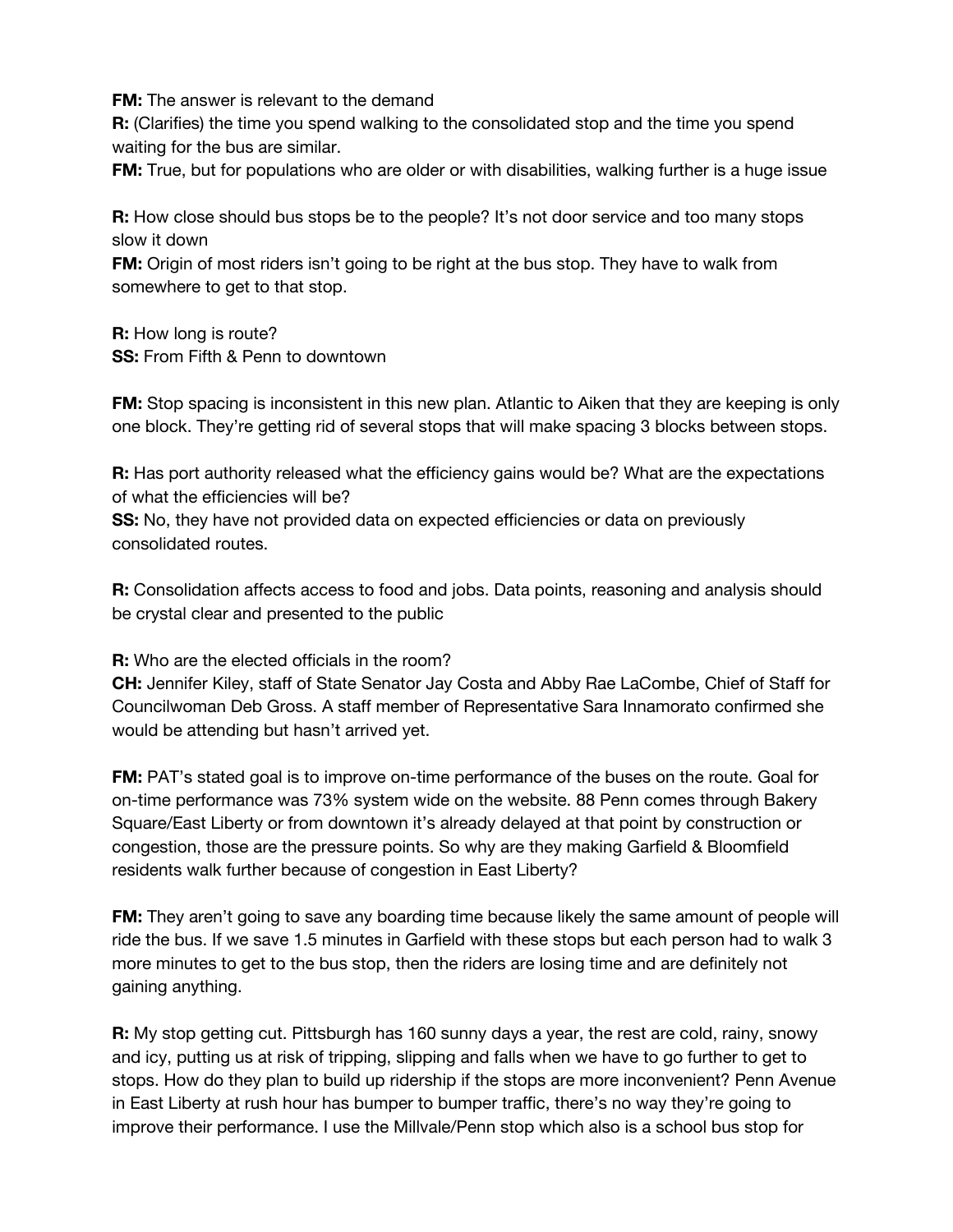children and has a crossing guard. Where I will now have to cross to get a stop at Winebiddle/Penn, there is no traffic light or 4-way stop sign.

**R:** Traffic is the main reason bus stops are late which can't be controlled by reducing stops

**R:** Is this a done deal? Are they considering changing it? How do we stop it? **CH:** Not exactly. There is an open comment period now. PAT rode routes and released this plan to eliminate stops and wants people to give feedback after the decisions have been made. They did reverse their decision to eliminate one stop on the North Side that was very near a food pantry and homeless shelter after lots of public pressure. BDC opposes this backwards community engagement process

**SS:** Christina will be speaking at the PAT board meeting tomorrow morning **R:** Can anyone speak?

**CH:** Unfortunately not, the deadline to sign up to speak was last Friday. I plan to oppose the intentional community process and lack of transparency around the criteria used in their decision making. I will also take what I hear tonight and include it, particularly if elimination of certain stops jumps out.

**R:** How is the port authority funded?

**FM:** Mainly through state and local grants, capital projects, sometimes federal money. This is taxpayer money

*[Note Added After Meeting: Per the Port Authority 2019 budget in Fiscal Year 2018 they received \$78,998,000 in passenger revenue (fares), \$30,927,000 in federal subsidy, \$242,183,000 in state subsidy, and \$37,438,000 in local funding as well as other sources listed in their budget on their [website](https://www.portauthority.org/contentassets/a87b421c115246c29b635b79f090cace/budgetbook2019.pdf)]*

**R:** Eliminating stops is uncalled for. A lot of elderly people will be badly affected, some who have canes. A lot of people don't drive and have to take the bus and are already waiting half an hour for the bus. Low income families depend on buses to get everywhere. Why are they doing this?

**R:** Woman standing with previous resident asked to interrupt: This woman said she had been walking around for an hour trying to get directions to this meeting and was very confused. Could we imagine how a person like her would find a new stop?

**R:** PAT decisions are shrouded in mystery as to which stops are selected and the criteria are unclear. It seems clear looking at total numbers around stops that they are looking at amenities around stops since the food pantry on the North Side stop was being eliminated in favor of a stop with a shelter. PAT needs to be clear with the community and disclose all criteria. PAT is not seeking input of community and not looking at what community assets/resources are adjacent to or near to the stop. Also agree that most of the stop elimination won't save time. Should be willing to come talk to the community but are not coming to community meetings when invited.

**R:** This is going to disproportionately affect protected groups and there is no evidence that they have done that research even though it's in their values. One of the stops being eliminated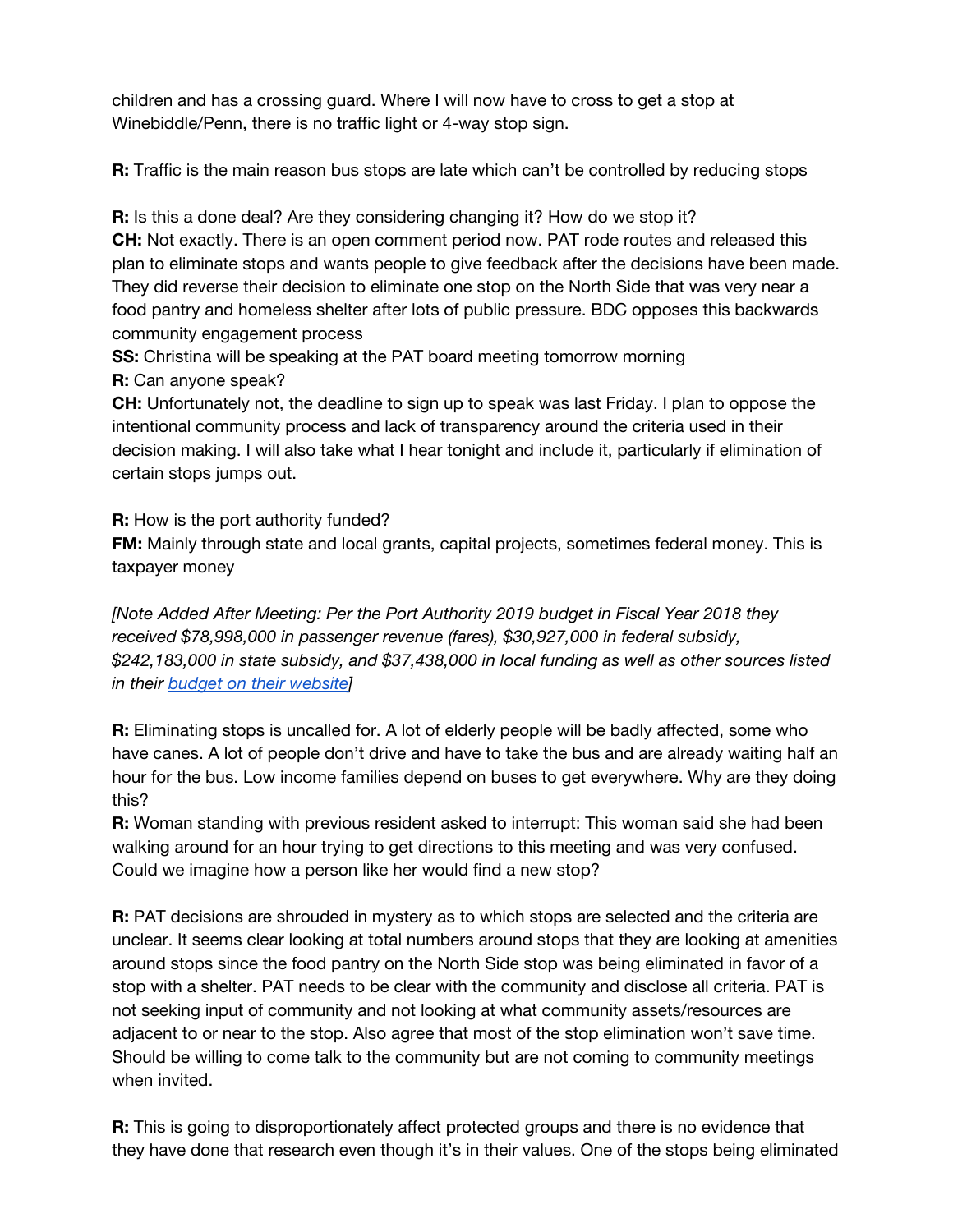is half a block from a daycare center. Walking further in any weather with a small child is a big deal. Could also end up costing people more money by paying for more transfers. Need to focus on the criteria - how is this going to affect the people who ride the bus and pay the taxes and how does it meet their needs?

**R:** I notice 88 Penn is a pretty busy bus at night - is it a bus that gets a lot of evening traffic? Are there ridership rates? **FM:** Yes, they have hourly bus ridership data **R:** Is this route used more? **FM:** This is a highly utilized route

**FM:** PAT will consolidate stops on 2 routes per quarter and they pass through a multitude of neighborhoods. They also affect other routes - in E Liberty there are 6 routes that will be affected. The 48 Arlington route on the SouthSide, also up for consolidations right now, is eliminating a stop that affects Bloomfield. Riders will not be able to take the 54 to Bloomfield from that stop any more. This is not about one district or one route, this is system-wide and each route affects each other and riders. Are we going to have the same energy when they come for the next routes? It's going to wear people down. The way the website is structured is that you have to make comment on individual stops, there's no way to comment on several.

**R:** Leveraging the elected officials, proactive approach he'd recommend is to talk to the police officers - how many crashes do you have in the consolidated intersections? The stops being retained might be a proven unsafe intersection.

**Jennifer Kiley, State Senator Jay Costa Staff:** Jessica Walls-Lavelle on the PAT planning & stakeholder committee and could be a good person to reach out to.

**R:** Since we have to fight for every stop individually, and we have these elected officials, is there any plan to rally the electeds to apply pressure? Fatigue is real and this process is going to continue until every route's stops have been consolidated. I use the 88 Penn all the time - all these stops are important because this is a hill. I don't have the energy to fight every stop but I do have the energy to vote. Our electeds need to represent us. Can we point out that PAT is clearly discriminating, that their process has biases and there are going to be things they want to hide. Please report back to us about how our elected officials are responding. **CH:** We will

## **R:** Was Councilman Burgess invited?

**CH:** I invited the representatives of Bloomfield, and I believe Bloomfied-Garfield Corp handled invitations of their elected representatives

**R:** Absence of port authority is telling - seeing proliferation of private modes of transportation and reducing stops is a creative destruction to people's quality of life. Organizations need to be wholly antagonistic

**R:** Stops are going to be determined by # of ridership or money?